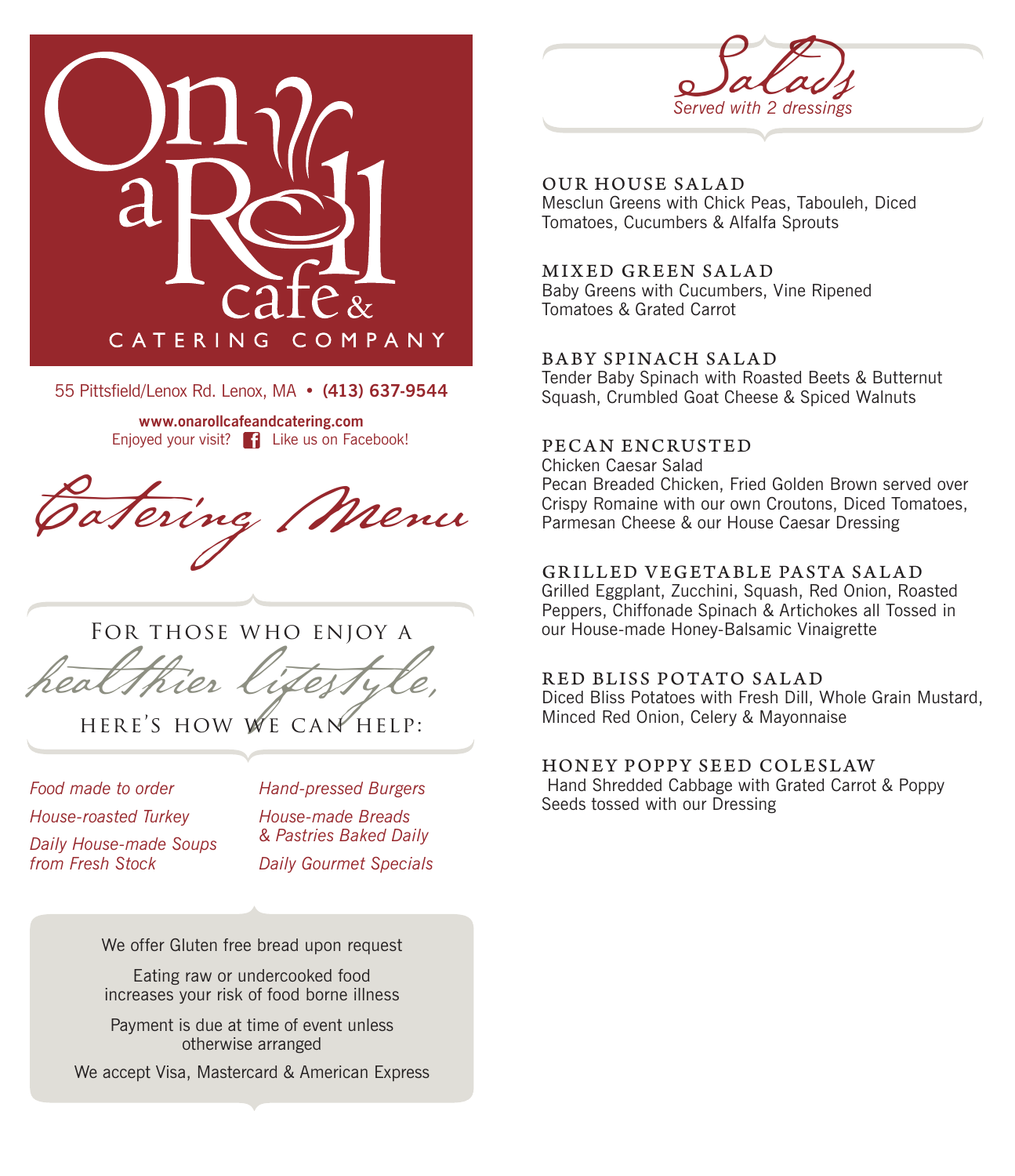

ON A ROLL SA NDW ICH PLATTER PACK AGE A variety of Sandwiches and Wraps on our Home-made Bread with our House Roasted Meats including, Turkey, Roast Beef, Ham, Grilled Vegetables, Tabouleh, Chicken Salad & Tuna Salad with a Mesclun Salad, Chips, Desserts & Assorted Beverages

*Sandwiches made on our Home-made 7-grain, Sour Dough Breads, & Assorted Wraps. Served with Mustard & Mayonnaise*

DOWNTOWN SANDWICH PLATTER House-roasted Meats and the Finest Cheeses including,

Turkey, Roast Beef, Ham, Swiss, Cheddar, Provolone, Chicken Salad, and Tuna Salad

NORTH ST. ITA LI A N FEAST Italian Dried Meats including Salami, Soprasotta, Mortadella, Cappicola & Provolone Cheese

SUPER "SALAD" SANDWICH PLATTER Our own not-so-traditional Salads including Chicken, Tuna, Egg & Ham

VEGETARIAN DELIGHT

Assortment of Grilled Marinated Vegetable Sandwiches including: Zucchini, Squash, Red Onion, Portobellos & Roasted Red Peppers, Tabouleh Wraps with Sprouts, Cucumber & Feta

DESSERT PLATTER Assortment of House-made Cookies & Bars

CAFE CATERING COMBO 1 Salad, 1 Entrée, 1 Sides, Desserts, Beverages, (excludes pecan chicken)

Miscellaneous

7-GRAIN OR SOUR DOUGH BREAD

HOUSE MADE ROLLS

TUNA SALAD WITH LEMON & DILL

CHICKEN SALAD WITH GRAPES & TARRAGON

HAM SALAD WITH SPANISH OLIVES

BU T T ER N U T CI DER BISQU E (*Seasonal)*

HOUSE-MADE SALAD DRESSINGS

For those who enjoy a

HERE'S HOW WE CAN HELP:

*Food made to order House-roasted Turkey Daily House-made Soups* 

*from Fresh Stock*

*Hand-pressed Burgers House-made Breads & Pastries Baked Daily Daily Gourmet Specials*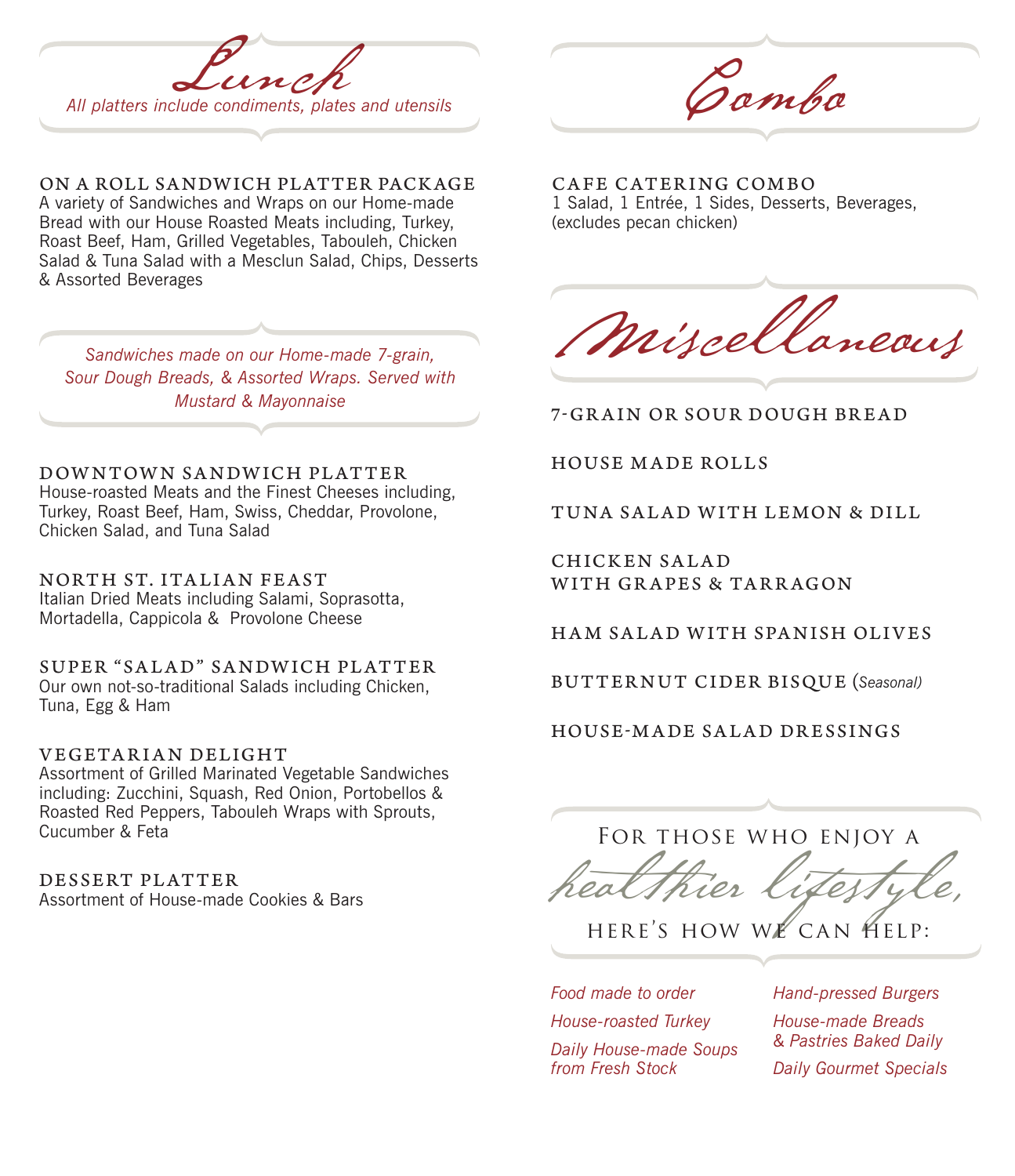Hot Buffet Lunches

HOUSE MARINATED CHICKEN Our own Grilled Chicken Marinated in Sage & Vinegar

PAN SEARED CITRUS CHICKEN Citrus Seasoned Pan Seared Chicken Topped with a Citrus & Mint Salsa

#### BALSAMIC CHICKEN Balsamic Marinated Grilled Chicken served with a Wild Mushroom Ragout

TRADITIONAL LASAGNA House-made Lasagna with Seasoned Ground Beef, Herbed Ricotta Cheese, our own Marinara & Topped with Mozzarella

GRILLED VEGETABLE LASAGNA House-made Lasagna with Grilled Vegetables, Chiffonade Spinach & Artichokes, Topped with Mozzarella

BA K ED ZITI W ITH PA R MESA N Baked Ziti Pasta Tossed with our own Marinara, Mozzarella & Parmesan Cheese

BAKED PENNE PASTA & ARTICHOKES Baked Penne Pasta with Quartered Artichokes, Sautéed Mushrooms & Spinach

HOUSE-MADE MEATLOAF & MASHED POTATOES Our Famous Meatloaf with Onions & Spices Served with Creamy Whipped Potatoes & Gravy

SHEPA R D'S PIE Seasoned Ground Beef Layered with Roasted Corn & Topped with Creamy Whipped Potatoes

House Farcoris

HOUSE-MADE QUICHE Our Own Quiche with a Variety of Fillings available including Vegetarian Options

#### MEATBALLS IN RED SAUCE

Italian Style Meatballs with Parmesan & Parsley served in our Own Sauce

#### SWEDISH MEATBALLS

Italian Style Meatballs with Parmesan & Parsley Served in our Savory Sage Veloute

#### SAUSAGE, PEPPERS & ONIONS

Hot or Sweet Italian Sausage with Caramelized Onions, Bell Peppers & Stewed Tomatoes

# Side Dishes

HERB ROASTED BLISS POTATOES Slow Roasted Red Bliss Potato Wedges Tossed in Olive Oil & Fresh Herbs

RICE WITH BRUNOISE VEGETABLES White Rice Tossed with Toasted Pignolis, Sweet Garlic Oil, Brunoise Carrot, Celery & Onion

#### DAUPHINOISE POTATOES

Thin Sliced Potatoes Baked in a Cream Sauce with Caramelized Onions, Fresh Thyme & Parmesan Cheese

#### **RATATOUILLE**

Traditional with Sautéed Zucchini, Summer Squash, Tomatoes & Basil

#### BROCCOLI RABE, GARLIC

& WHITE BEANS

Blanched Broccoli Rabe Sautéed with Sweet Onions & White Beans in a Light Sauce

#### STIR-FRY VEGETABLES

Asian Style Vegetables with Garlic & Lime in a Ginger-Soy Sauce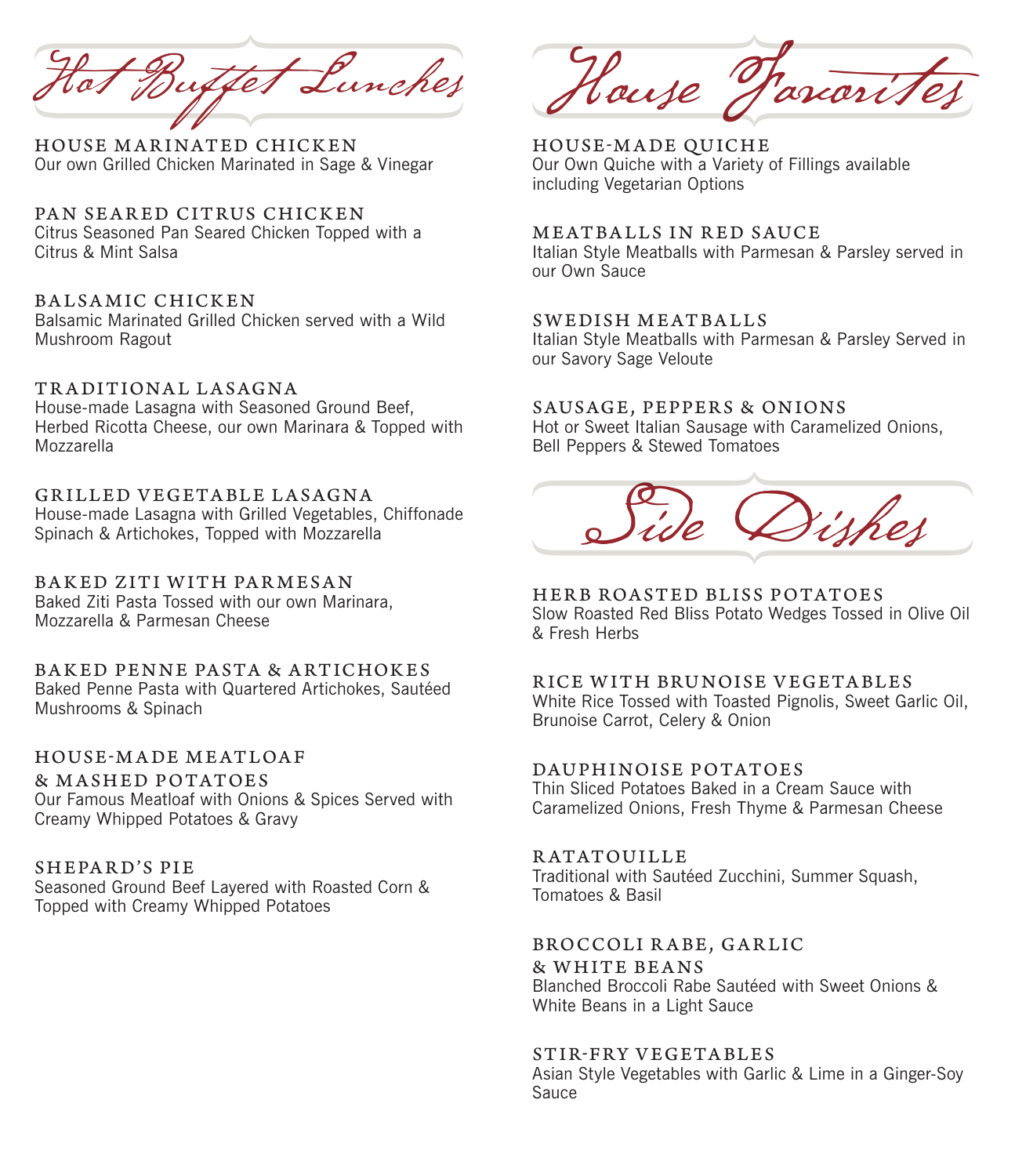## **BREAKFAST CATERING**



GRANOLA & YOGURT House-made Granola with Fat Free French Vanilla Yogurt

GR ANOLA, YOGURT & FRUIT House-made Granola with Fat Free French Vanilla Yogurt & Sliced Seasonal Fresh Fruit & Berries  $\overline{f}$ GRANOLA, YOGURT & FRUIT

FRUIT & COTTAGE CHEESE FROIT & COTTAGE CHEESE<br>Sliced Fresh Seasonal Fruit & Berries with Creamy Cottage Cheese  $\overline{S}$ Silceu Fresh Seasonal Fruit & Bernes With Greamy

HOUSE-M A DE SCR ATCH PASTRY PLATTER Our very own selection of House-made Pastries and Muffins served with Butter 'ASTRY PLATTER<br>\ur very own selection of House-made Pastries and<br>1uffins served with Butter

#### BAGELS WITH ASSORTED CREAM CHEESES



HOUSE-MADE QUICHE A Light and Creamy Quiche Filled with your favorite<br>things baked in our own Crust<br>OMELET STATION things baked in our own Crust

OMELET STATION Choose up to Five Fillings & Cheeses

House-made Hash

We offer Gluten free bread upon request

Eating raw or undercooked food increases your risk of food borne illness e offer Gluten free bread upon re<br>Eating raw or undercooked foo<br>creases your risk of food borne il

**Payment is due at time of event unless** otherwise arranged *(Assorted Stash & Tazo Teas)*

We accept Visa, Mastercard & American Express

 $\mathbf{\Omega} \mathbf{\mathit{m}}$ Served with butter **//** & pure Maple Syrup

House-made Pancakes From Scratch, Light and Fluffy<br>House-made Pancakes From Scratch, Light and Fluffy<br>FRENCH TOAST BUTTER MILK PA NCA K ES

FRENCH TOAST Our 7-Grain Bread Dipped and Griddled Golden Brown

PE A N U T BU T T E R & J E L L Y Our 7-Grain Bread Dipped and Griddled Golden Brown, Stuffed with Peanut Butter and Strawberry Jam FRENCH TOAST

#### TOASTED PECAN & COCONUT

FRENCH TOAST n RESR SIT TIGHT<br>Our 7-Grain Bread Dipped and Griddled Golden Brown out 7 Gram Broad Bippod and Gram

HOUSE-M A DE SCR ATCH  $\infty$  /-Dopped all Opped Muffi ns served with Butter Breakfast Combos

CONTINENTAL BREAKFAST Fruit, Pastry, Bagels, Juice/Coffee **Add on: granola and/or yogurt**

ENTRE COMBO<br>Quiche, 1 Meat, Homefries<br>Add on: griddled item ENTRE COMBO **Add on: griddled item**

 $\theta$  $\left( \begin{array}{ccc} \mu & \lambda & \lambda \\ \end{array} \right)$  $\frac{1}{\sqrt{2}}$ Side Orders

Home-fries<br>... House-made Sausage Home-fries Crispy Bacon House-made Hash

 $\omega$ Mercerac*e*t  $\sqrt{a}$ Beverages

Coffee/Decaf/Tea **Due at the contract under** *(Assorted Stash & Tazo Teas)* 

 $S$ Juices